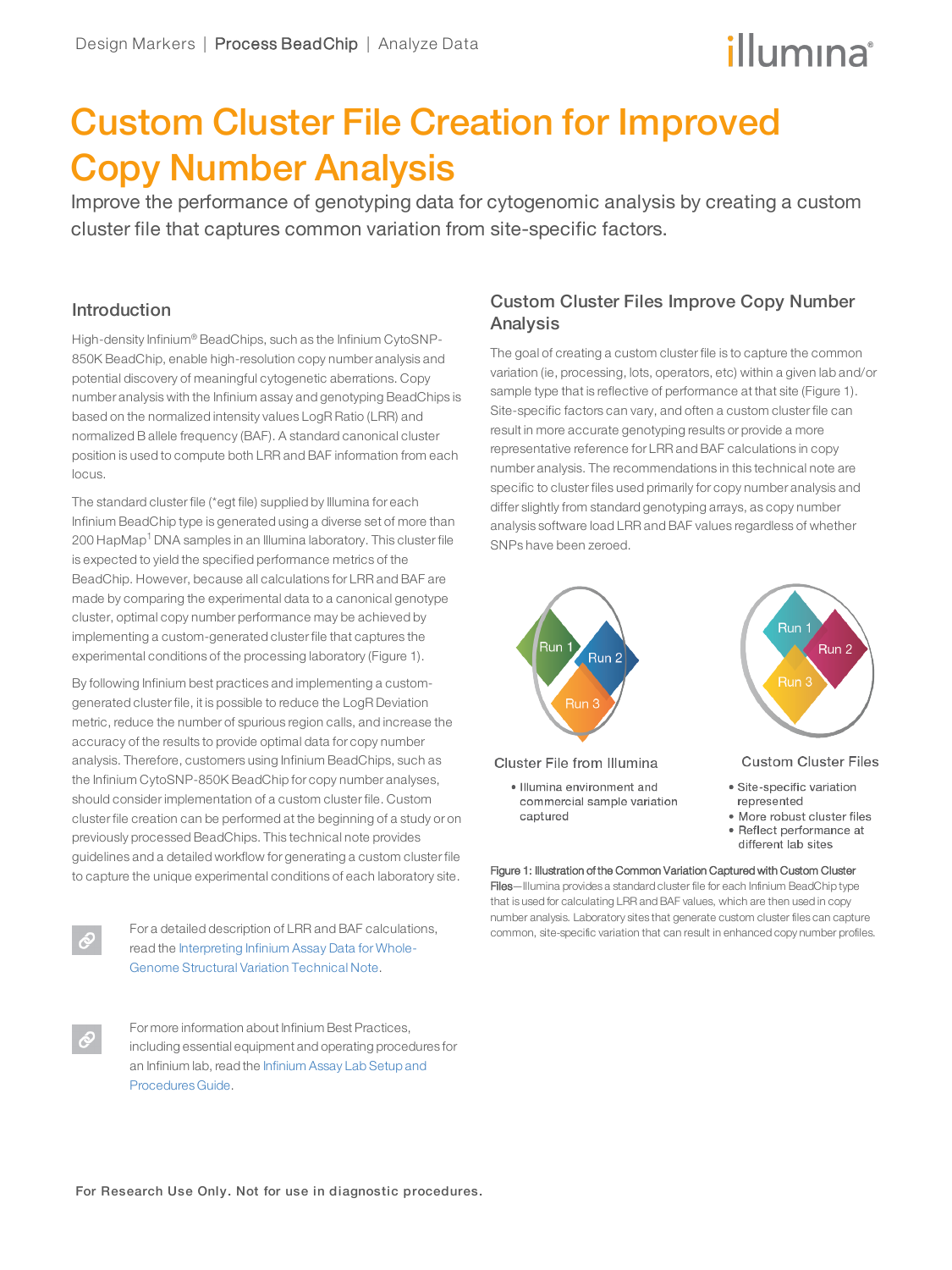## Guidelines for Creating a Custom Cluster File

The following guidelines are recommended for creating a custom cluster file. Using these guidelines and the subsequent workflow (Figure 2) captures common variation, mitigating the need for frequent creation of additional custom cluster files. The performance of a custom cluster file in copy number analysis should be monitored for significant variation changes over time. This data can inform when a new custom cluster file needs to be generated.

- Use samples of comparable quality and quantity Samples should represent the sample type/source and population that will be studied and should be normalized to the same concentration
- Use at least 100 samples, roughly balanced between males and females

Increasing the number of samples can lead to increased robustness of the custom clusterfile

- Use unaffected samples (eg, nontumor) Samples should not have major/large chromosomal abnormalities (eg, deletions, duplications)
- Exclude samples with failing or poor-performing call rates Do not use runs with obvious outliers, processing errors, or known deviations
- To capture common variation, use data from: A minimum of three runs

A minimum of three reagents lots (include user-supplied reagents)

Runs from a representative number of operators

Runs from all Tecans (if using automation)

Runs with roughly even sampling of various conditions and sample types

## Outline of Steps to Create a Cluster File

### Create a GenomeStudio® project

- 1. Create a GenomeStudio project using the currently available manifest and clusterfile on the product support web page (see the GenomeStudio User Guide for detailed instructions on project creation).
- 2. Calculate call rates forthe imported samples from the Samples Table.
- 3. Select all samples, right-click, and select"Estimate Genderfor All Samples." If gender was not assigned to samples during project creation, select the option to populate the Gender Column.
- 4. Run the cnvPartition plug-in from the Analysis Tab.
- 5. Run the CN Metrics Report.
- 6. Save the project. Saving a copy of the project is also recommended.



Figure 2: Custom Cluster File Generation Workflow-The process for creating a custom cluster file includes six main steps with detailed instructions.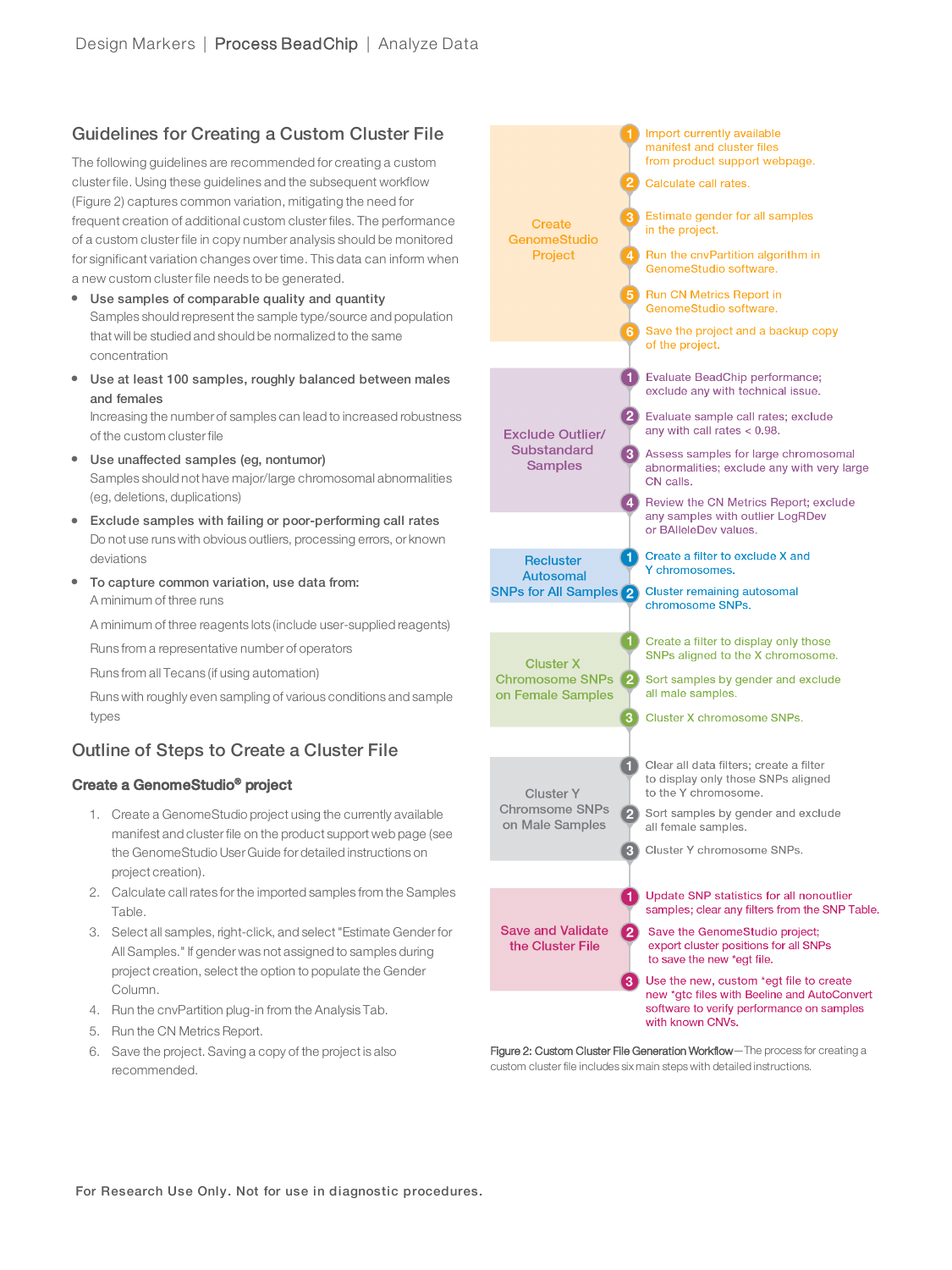#### Sample inclusion/exclusion criteria

- 1. Evaluate BeadChip performance on the Controls Dashboard. Exclude any BeadChips that demonstrate a profile suggestive of a technical issue.
- 2. Evaluate sample Call Rates in the Samples Table and exclude samples with call rates < 0.98.
- 3. Assess samples forlarge chromosome abnormalities by selecting "Show CNV Region Display" from the Analysis menu. From the display, review the imported samples and identify samples with very large copy number calls and exclude these samples.
- 4. Review the CN Metrics report for any samples that have outlier LogRDev or BAlleleDev values and exclude those samples.

#### How to exclude samples

- 1. From the Samples Table, highlight samples to be excluded, right-click, and select"Exclude Selected Samples."
- 2. Select 'No' in the popup screen "Do you wish to update SNP statistics for all SNPs?".
- 3. Assign the excluded outlier samples an Aux value (for example, "0") to filterthem out of subsequent steps.

#### Recluster autosomal chromosome SNPs (excluding X and Y chromosomes) using all samples

- 1. From the SNP Table, display only the autosomal SNPs by creating a filter(funnel icon) to exclude SNPs aligned to the X and Y chromosomes.
- 2. Return to the Full Data Table and sort by "Chr" to ensure chromosome X and Y SNPs are not displayed.
	- a. Select all displayed SNPs.
	- b. Right-click and select"ClusterSelected SNPs."
	- c. Do not select the option to Update SNP Statistics.

#### Cluster X chromosome SNPs with Female Samples

- 1. Clearfilters from the SNP and Samples Tables.
- 2. Filterto display only the SNPs aligned to Chromosome X.
- 3. In the Samples Table, sort by Gender and select all male samples
	- a. Right-click and select"Exclude Selected Samples."
	- b. Do not select the option to update SNP Statistics.
- 4. Return to the Full Data Table and sort by "Chr" to ensure only chromosome X SNPs are displayed.
	- a. Select all displayed SNPs.
	- b. Right-click and select"ClusterSelected SNPs."
	- c. Do not select the option to Update SNP Statistics.

#### Cluster Y chromosome SNPs with Male Samples

- 1. Clearfilters from the SNP Table.
- 2. Filterto display only the SNPs aligned to Chromosome Y.
- 3. In the Samples Table, include all male samples; be sure to keep the outlier samples excluded (Aux value of "0").

4. In the Samples Table, sort by Genderto select all female samples.

> a. Right-click and select"Exclude Selected Samples." b. Do not select the option to Update SNP Statistics.

- 5. Return to the Full Data Table and sort by "Chr" to ensure only chromosome Y SNPs are displayed.
	- a. Select all displayed SNPs.
	- b. Right-click and select"ClusterSelected SNPs."
	- c. Do not select the option to Update SNP Statistics.
- 6. Save the GenomeStudio project.

#### Additional editing or zeroing of SNPs (optional)

- l BlueFuse® Multi software and GenomeStudio software load LRR and BAF values regardless of whetherSNPs have been zeroed.
- For copy number analysis applications in which genotypes are not being reported, additional zeroing of poorly performing SNPs after reclustering may not be warranted.



When genotype analysis is also important, referto the Infinium [Genotyping](http://www.illumina.com/Documents/products/technotes/technote_infinium_genotyping_data_analysis.pdf) Data Analysis Technical Note for detailed instructions on SNP evaluation and generating a custom clusterfile.

#### Save and validate the cluster file

#### Final steps for exporting cluster positions

Ensure all nonoutlier samples are included in the Samples Table

- 1. Select all nonoutlier samples from the Samples Table.
- 2. Right-click and select"Include Samples." Update SNP statistics when prompted.
- 3. Clear any filters from the SNP Table.
- 4. Save the GenomeStudio project.
- 5. Export the cluster positions for all SNPs from the File menu to save the new \*.egt file.

#### Validate the new cluster file

Use the new, custom \*egt file to create new \*gtc files with Beeline™ software and AutoConvert software to verify its performance on samples with known copy number variations. Forthe best evaluation, the samples should not have been included within the GenomeStudio project to create the custom clusterfile.

To read more about Beeline software enables flexible filtering of array results, visit

www.illumina.com/techniques/microarrays/array-dataanalysis-experimental-design/beeline.html.